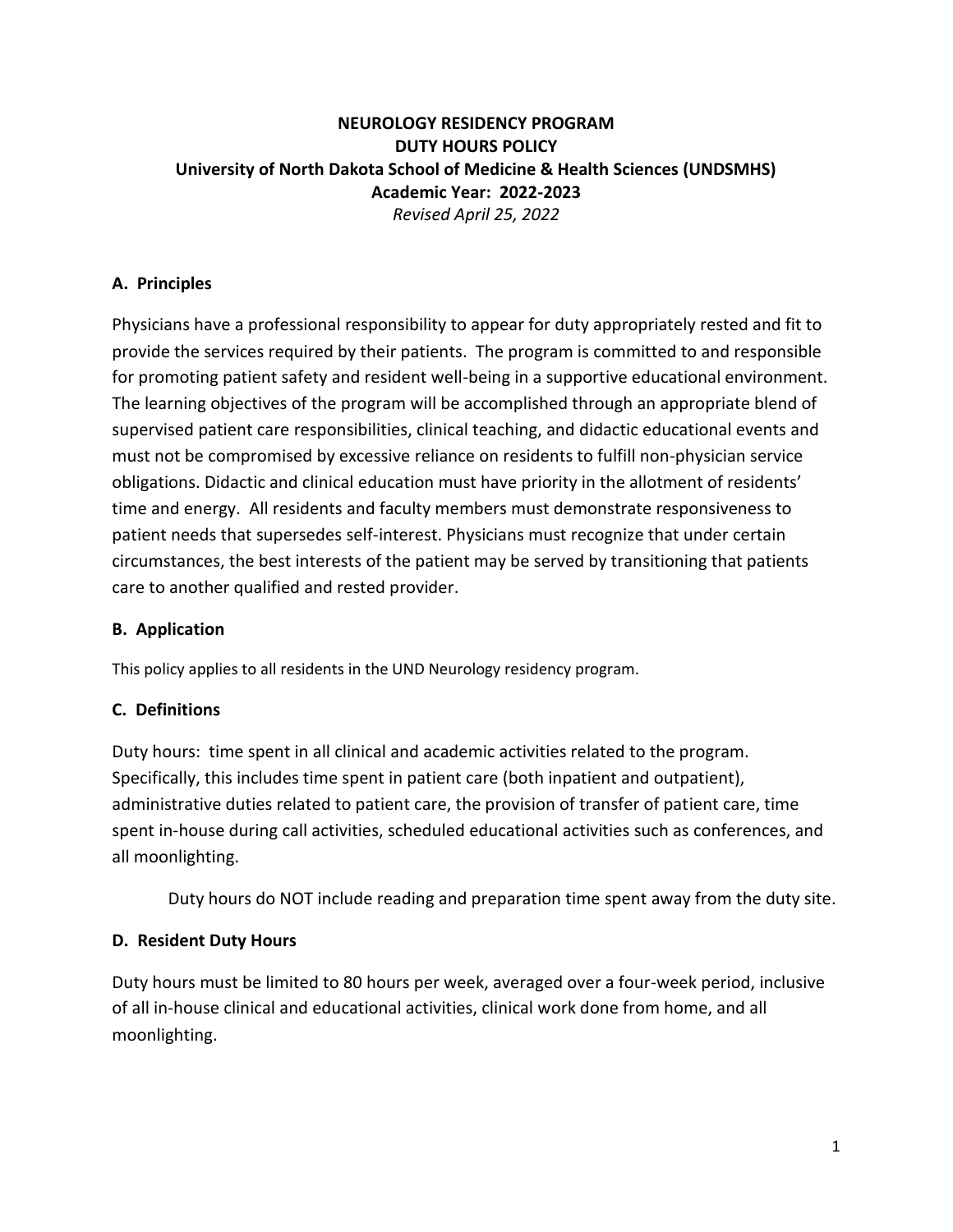## **E. Mandatory Time Free of Duty**

Residents must be scheduled for a minimum of one day in seven free of clinical work and required education (when averaged over four weeks). At-home call cannot be assigned on these free days.

Residents must have at least 14 hours free of clinical work and education after 24 hours of inhouse call.

Residents should have eight hours off between scheduled clinical work and education periods.

There may be circumstances when residents choose to stay to care for their patients or return to the hospital with fewer than eight hours free of clinical experience and education. This must occur within the context of the 80-hour and one-day-off-in-seven requirements.

## **F. Maximum Duty Period Length**

Clinical and educational work periods for residents (PGY1-PGY4) must not exceed twenty-four (24) hours of continuous scheduled clinical assignments.

- Up to four (4) hours of additional time may be used for activities related to patient safety, such as providing effective transitions of care, and/or resident education.
- Additional patient care responsibilities must not be assigned to a resident during this time.

# **G. Clinical and Educational Work Hour Exceptions**

In rare circumstances, after handing off all other responsibilities, a resident, on their own initiative, may elect to remain or return to the clinical site in the following circumstances:

- To continue to provide care to a single severely ill or unstable patient.
- To provide humanistic attention to the needs of a patient or family.
- To attend unique educational events.

These additional hours of care or education will be counted toward the 80-hour weekly limit.

## **H. Moonlighting**

Residents (PGY-3 and PGY-4) may be approved if it does not interfere with the ability of the resident to achieve the goals and objectives of the educational program and must not interfere with the resident's fitness for work nor compromise patient safety with program director approval documents per policy.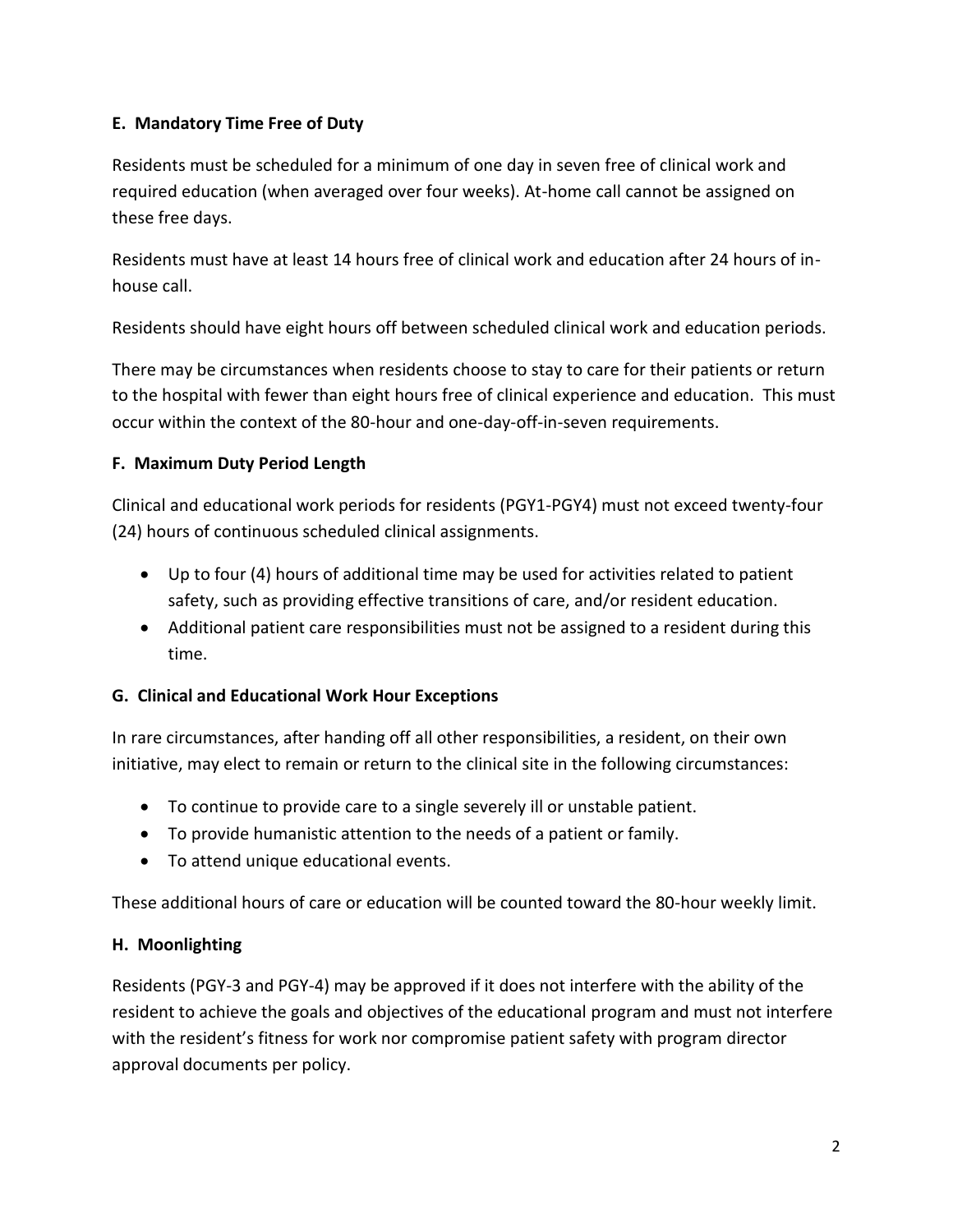### **I. Maximum Frequency of In-House Night Float**

Residents must not be scheduled for more than six consecutive nights of night float.

Residents should not have more than two consecutive weeks of night float or half of a calendar month (maximum 16 days).

Night float must comply with the 80-hour weekly limit.

### **J. Maximum In-House On-Call Frequency**

Residents must be scheduled for in-house call no more frequently than every-third night (when averaged over a four-week period).

### **K. At Home Call**

Time spent on patient care activities by residents on at-home call must count toward the 80 hour maximum weekly limit. The frequency of at-home call is not subject to every third night limitation, but must satisfy the requirement for one day in seven free of clinical work and education, when averaged over four weeks.

At-home must not be so frequent or taxing as to preclude rest or reasonable personal time for each resident.

Residents are permitted to return to the hospital while on at home call to provide direct care for new or established patients. These hours of inpatient care must be included in the 80-hour maximum weekly limit.

#### **L. Implementation**

Residents are required to report work hours on a weekly basis in MEDHUB.

Work hours and time off are monitored by the program director who will implement schedule adjustments as necessary to stay within the maximum of 80 hrs./week (averaged over 4 weeks), and a minimum of 24 consecutive hours off out of 7 days (averaged over 4 weeks).

Residents must notify the director if they or other residents are requested or pressured to work in excess of the duty hour limitations.

The director will immediately notify the DIO of any duty hour violations.

It is the resident's responsibility to ensure that he/she leave work at the assigned and call back up in a timely manner if necessary.